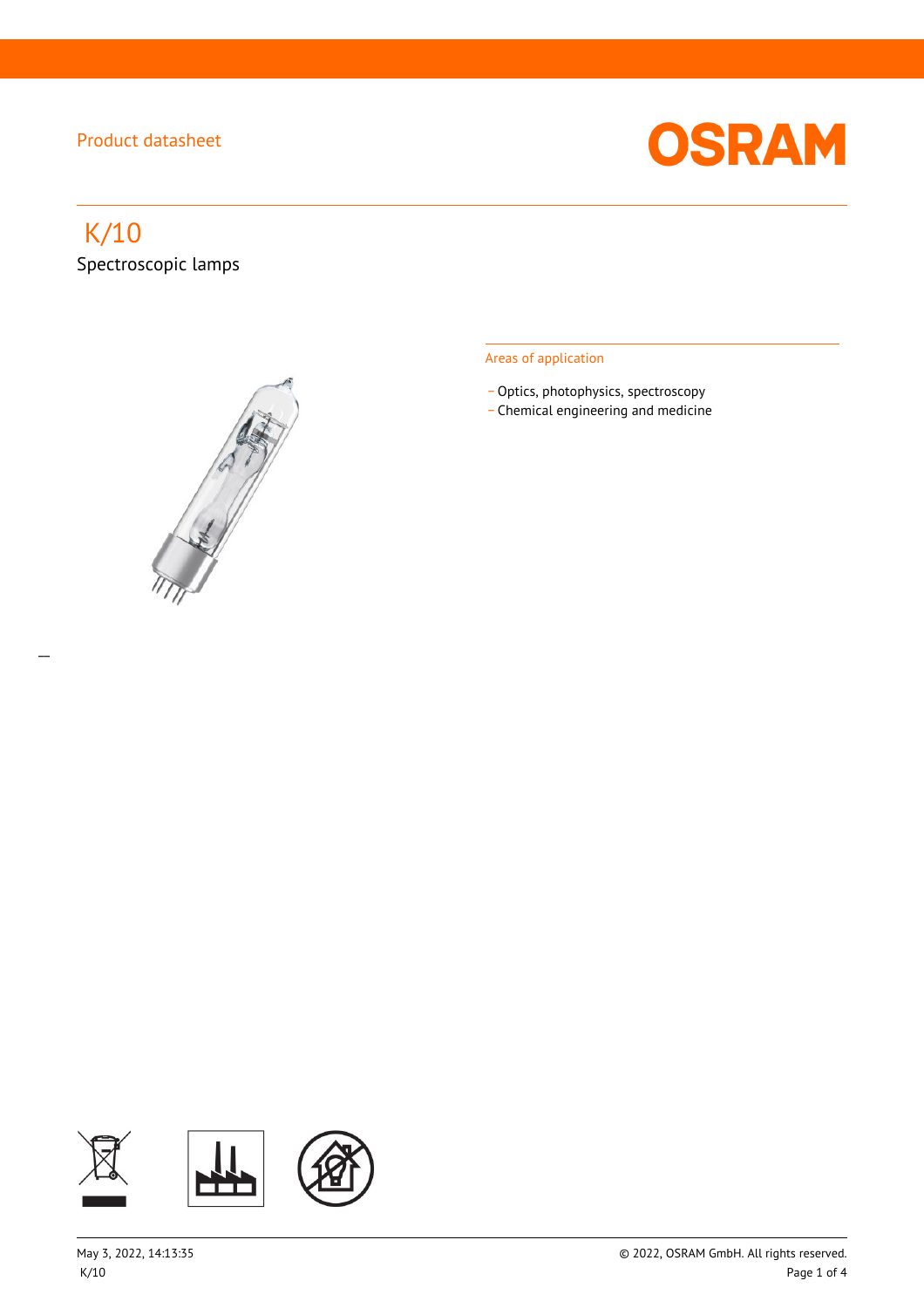#### Technical data

### **Product information**

| Order reference        | K/10 1A PICO |  |
|------------------------|--------------|--|
| <b>Electrical data</b> |              |  |
| Lamp voltage           | 10 V         |  |
| <b>Nominal current</b> | 1.00A        |  |
| Type of current        | AC           |  |
| Nominal wattage        | 10.00 W      |  |

#### **Dimensions & weight**

 $\overline{a}$ 



| Filament length   | 3.00 mm  |
|-------------------|----------|
| Filament diameter | $6.5$ mm |

#### **Temperatures & operating conditions**

| Max. permitted ambient temp. pinch point | $-350$ °C |
|------------------------------------------|-----------|
|                                          |           |

#### **Additional product data**

| Design / version            | Potassium         |
|-----------------------------|-------------------|
| Base (standard designation) | PICO <sub>9</sub> |

#### **Country specific categorizations**

**Order reference** K/10 1A PICO

#### **Environmental information**

#### **Information according Art. 33 of EU Regulation (EC) 1907/2006 (REACh)**

**Date of Declaration** 18-02-2022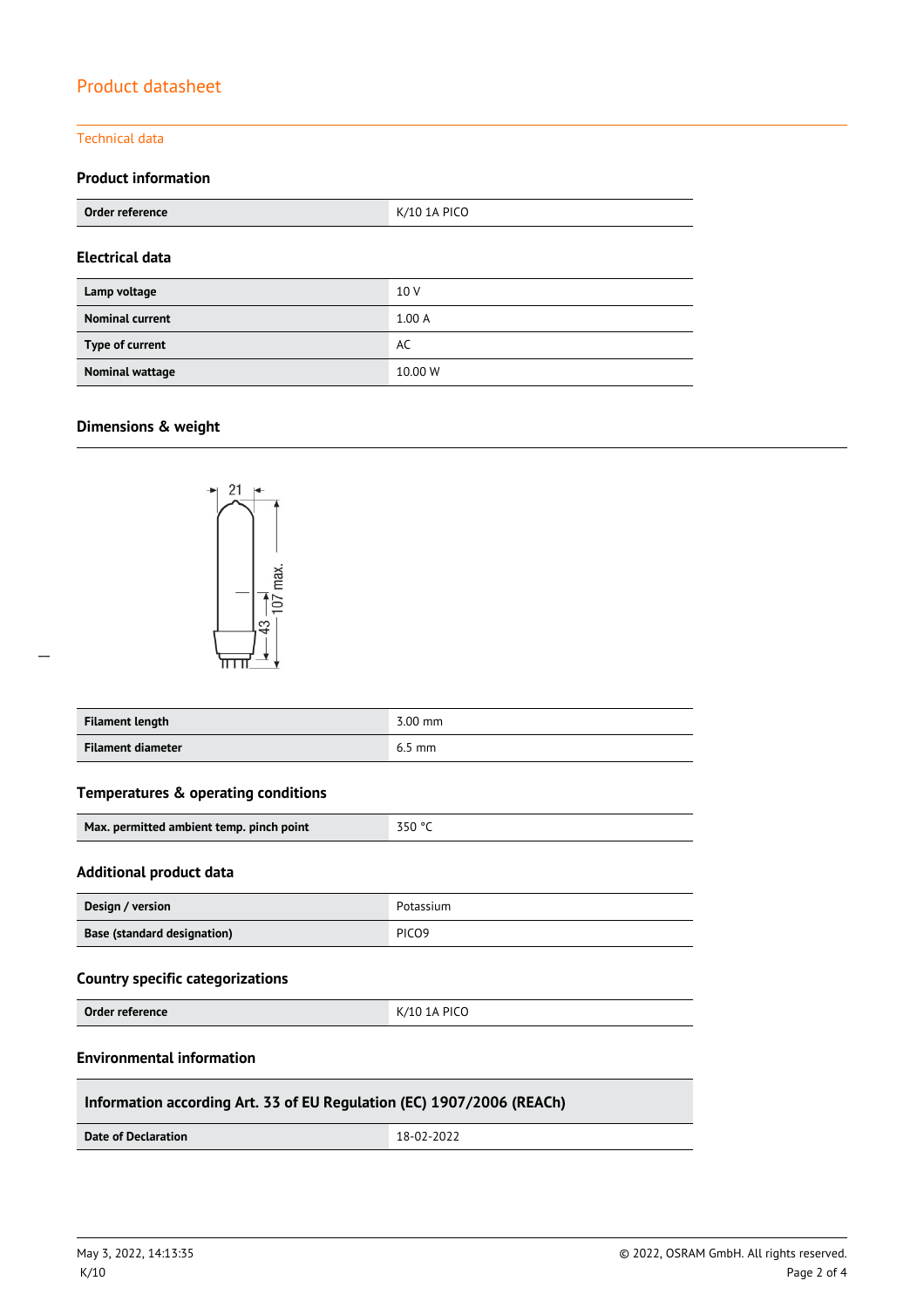| <b>Primary Article Identifier</b>       | 4050300212197                                                                                         |
|-----------------------------------------|-------------------------------------------------------------------------------------------------------|
| Candidate List Substance 1              | Lead                                                                                                  |
| CAS No. of substance 1                  | 7439-92-1                                                                                             |
| <b>Safe Use Instruction</b>             | The identification of the Candidate List substance is<br>sufficient to allow safe use of the article. |
| <b>Declaration No. in SCIP database</b> | CE783784-DD00-4D64-9E09-2339AC2093D1                                                                  |

#### Country specific information

| <b>Product code</b> | <b>METEL code</b> | SEG-No.                  | STK-Number               | UK Org                   |
|---------------------|-------------------|--------------------------|--------------------------|--------------------------|
| 4050300212197       | OSRSPK10          | $\overline{\phantom{0}}$ | $\overline{\phantom{a}}$ | $\overline{\phantom{a}}$ |
| 4050300750583       | OSRSPK10          | $\overline{\phantom{a}}$ | $\sim$                   | $\overline{\phantom{a}}$ |